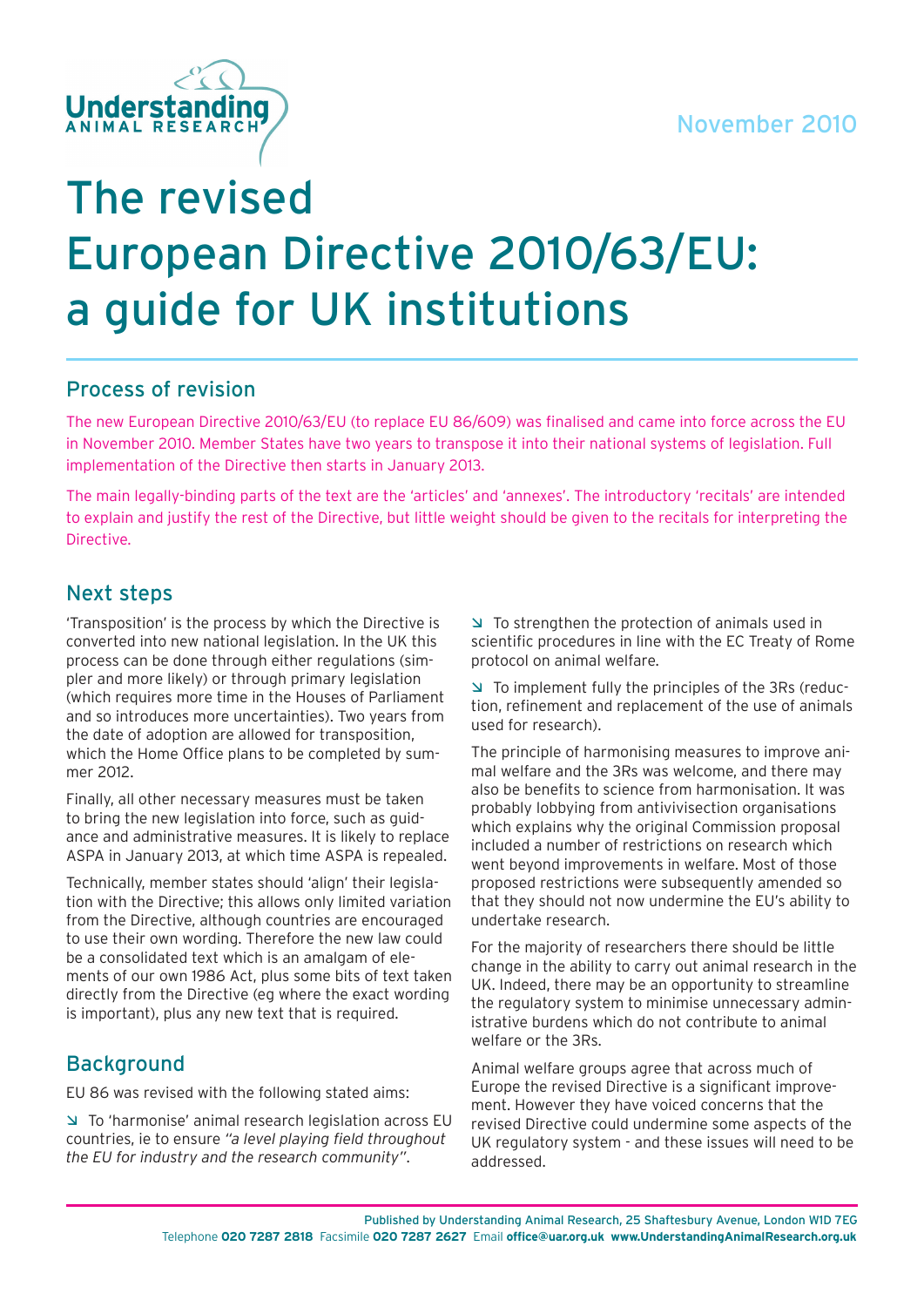

There has been much pressure from animal protection organisations to enshrine the words *"sentient beings"* across a range of EU legislation. This actual wording does not appear in the legally binding articles, although animals are recognised as having *"capacity to experience pain, suffering, distress or lasting harm"*.

### Key elements

The new Directive, now called 2010/63/EU, is considerably longer and more prescriptive than the 1986 Directive. It specifies much more explicitly what is allowed and what is not.

The approach of restricting many activities, such as the use of animals from the wild, consequently requires exemptions. Our hope is that the application of such exemptions will not prove overly bureaucratic, especially where the need for exemption is self-evident (as in the study of wild animals).

The revised Directive contains provisions on the following key areas (amongst many):

Scope: Clearly defined animals and stages covered, with special provisions in certain instances, such as

non-human primates (NHPs), dogs and cats, stray and feral, or wild-caught animals.

Purposes and procedures: Clearly defined permissible purposes, with requirements over procedures, such as the application of 3Rs, selection of methods, stipulation of severity, methods of killing, limits to re-use etc.

Establishments: Definitions of breeder, supplier and user, together with general requirements for authorisation, equipment, staffing, record-keeping, care and accommodation, authorised personnel and 'animal welfare bodies'.

Personnel: training, education, supervision and competence with a system of authorisation.

Projects: Require a licence. The application process includes definition and requirements for project evaluation (equivalent to the UK's current 'cost-benefit assessment '), as well as the authorisation process and a requirement for non-technical summaries and (for some projects) retrospective assessment.

Miscellaneous: Includes inspections, reporting, penalties, fees, and confidentiality.

## Detailed provisions

### Competent authorities

Each Member State must designate one or more 'competent authorities' responsible for the implementation of this Directive.

We expect in the UK that the Home Office will be the competent authority for project evaluation and authorisation, and will delegate these tasks respectively to the Animals (Scientific Procedures) Inspectorate (ASPI), and the Animals (Scientific Procedures) Division (ASPD) licensing division.

There is still debate to be had about whether institutions may be appointed as the competent authority or be delegated for some roles, for example for the carrying out of retrospective reviews.

### Stricter national measures

The Directive allows member states to maintain provisions already in force aimed at *"ensuring more extensive protection of animals … than those contained in this Directive"*.

The intention of this is to avoid countries being forced to 'water down' their existing regulations.

We would expect the Home Office to identify any such provisions in force in the UK, and discuss their continuation (or not) with stakeholders. There are few such measures but some may be significant (eg some aspects of animal caging; use of developmental stages).

### Scope

Lower threshold: The Directive has attempted to define lower thresholds of harms to animals. Therefore, the Directive does not apply to *"practices not likely to cause pain, suffering, distress or lasting harm equivalent to, or higher than, that caused by the introduction of a needle in accordance with good veterinary practice."* However this does not constitute satisfactory guidance on non-invasive procedures (in our view), and greater elaboration will be necessary.

The Directive does not apply to a number of situations, including recognised animal husbandry and practices undertaken for the primary purpose of identification of an animal.

Genetic identification: In the light of these lower threshold and husbandry conditions, there is uncertainty where genetic identification sits, and this will need to be more explicit in national legislation.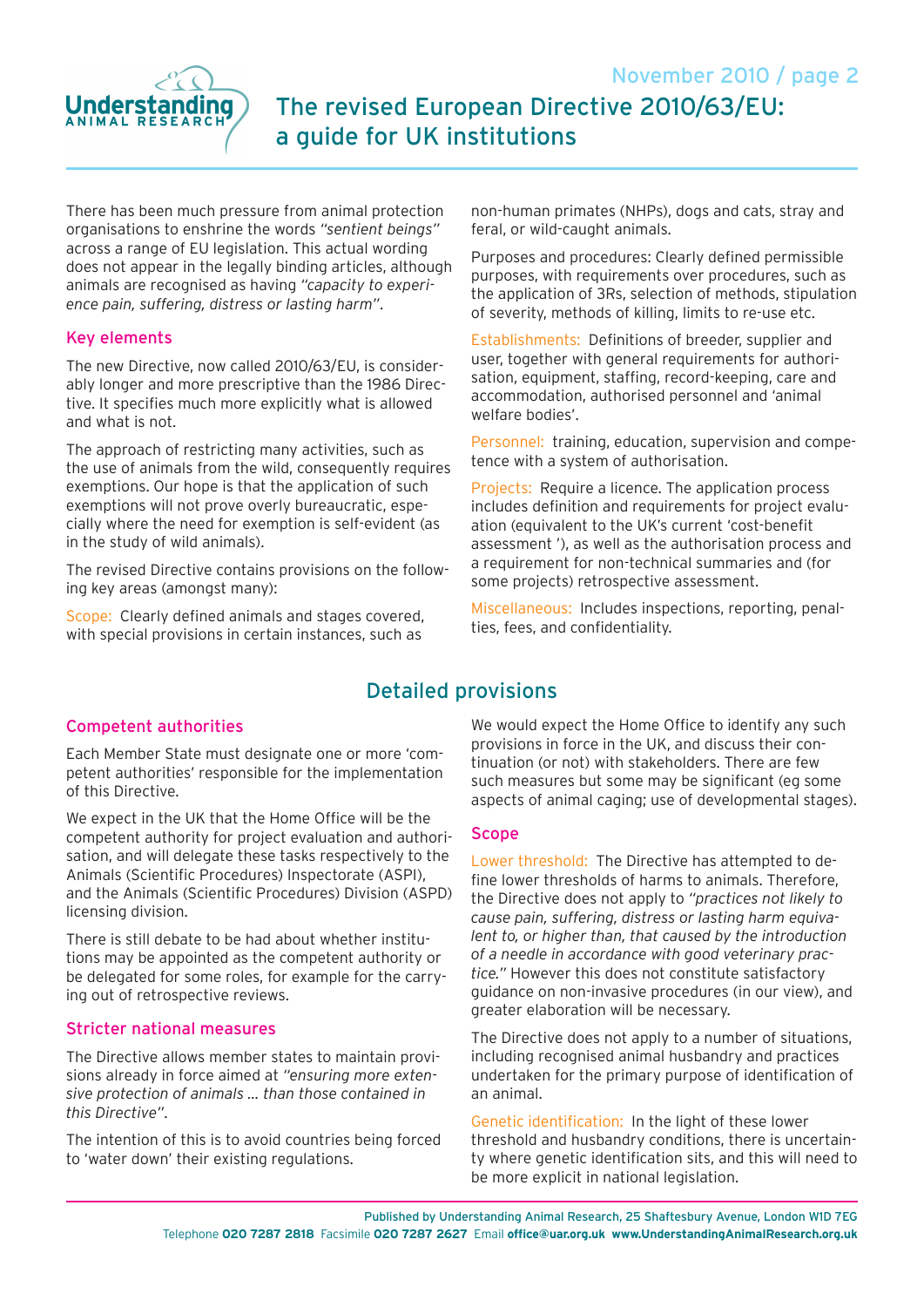

# November 2010 / page 3 The revised European Directive 2010/63/EU: a guide for UK institutions

Developing forms: Mammalian fetuses are covered *"as from the last third of their normal development"* but eggs are not covered.

Cephalopods: All live cephalopods are now included, and this raises the question of how to avoid infringement through inadvertent harms to minute cephalopods, for example in seawater samples.

#### Use of animals

There are a number of provisions to define how and what animals are used.

Humane killing: is covered by the Directive (requiring the use of approved techniques and a minimum of pain, suffering and distress), but does not require authorisation as a procedure. The end result could be similar to the existing Schedule 1 of ASPA.

Endangered species: their use is considerably restricted.

Non-human primates: their use in translational or applied research or toxicity testing is restricted to procedures which are *"undertaken with a view to the avoidance, prevention, diagnosis or treatment of debilitating or potentially life-threatening clinical conditions in human beings"*. It is not yet clear how this will work in practice, and there is likely to be considerable discussion and debate, including a Europe-wide working party set up by the Commission. A debilitating clinical condition means *"a reduction of a person's normal physical or psychological ability to function"*.

Basic research, or research aimed at the preservation of the species, is not covered by this restriction.

F2 requirement: whilst there is a timetable to move to the use of only 'F2 NHPs' (those bred from animals themselves bred in captivity), this is dependent on the results of a feasibility study to be conducted by the Commission, *"in consultation with member states and stakeholders".* The timetable is therefore not set in stone. The pharmaceutical industry sector across Europe is collaborating on determining criteria for this feasibility study.

#### Procedures

Humane killing: the methods are set out in Annex IV, with the possibility of exemptions for methods where *"on the basis of scientific evidence the method is considered to be at least as humane"*. We will have to negotiate with the Home Office on how these other methods are determined and how the exemptions are applied.

Alternatives: Member States must ensure that, *"wherever possible, a scientifically satisfactory method or testing strategy, not entailing the use of live animals, shall be used instead of a procedure"*. The exact meaning of *"a scientifically satisfactory method or testing strategy"* needs to be properly determined, including practical limitations.

3Rs: as expected, a number of provisions in the Directive require that the 3Rs are fully applied. Examples include the appropriate design of experiments, choice of humane endpoints, and refinement of breeding, accommodation and care, and methods used in procedures.

Anaesthesia: unless it is inappropriate, procedures must be carried out under general or with local anaesthesia or using analgesics or other appropriate methods. The requirement to treat post-anaesthetic pain could cause a significant increase in the use of analgesics for rodents (we would welcome feedback from practitioners on this point).

Severity classification: this is set out in Annex VIII and is analogous to the system used in the UK (with the word *"severe"* used instead of *"substantial"*). How the Home Office intends to transpose this annex is not yet known. We hope more examples will be included, especially at the upper threshold (see below) and shall argue that the application of a severity classification is a matter of professional and scientific judgement.

Upper threshold restriction: a procedure may not be performed if it involves *"severe pain, suffering or distress that is likely to be long-lasting and cannot be ameliorated"*. This clause was subject to some debate in Europe, and the current wording could leave uncertainties over some pain models that are currently undertaken routinely. Given assurances from the Home Office, we trust that the interpretation will be equivalent to our existing restriction in the UK on severe pain or distress which cannot be alleviated.

Re-use: this is restricted to moderate procedures following moderate procedures. The ability to re-use is to be *"in accordance with veterinary advice taking into account the lifetime experience of the animal"*. This should have no impact on current UK practice.

End of the procedure: we hope that implementation of the Directive will be an opportunity for the Home Office to conclude and clarify its work on release from regulation of genetically-altered (GA) mouse strains, using sensible criteria. This will require ongoing input from users.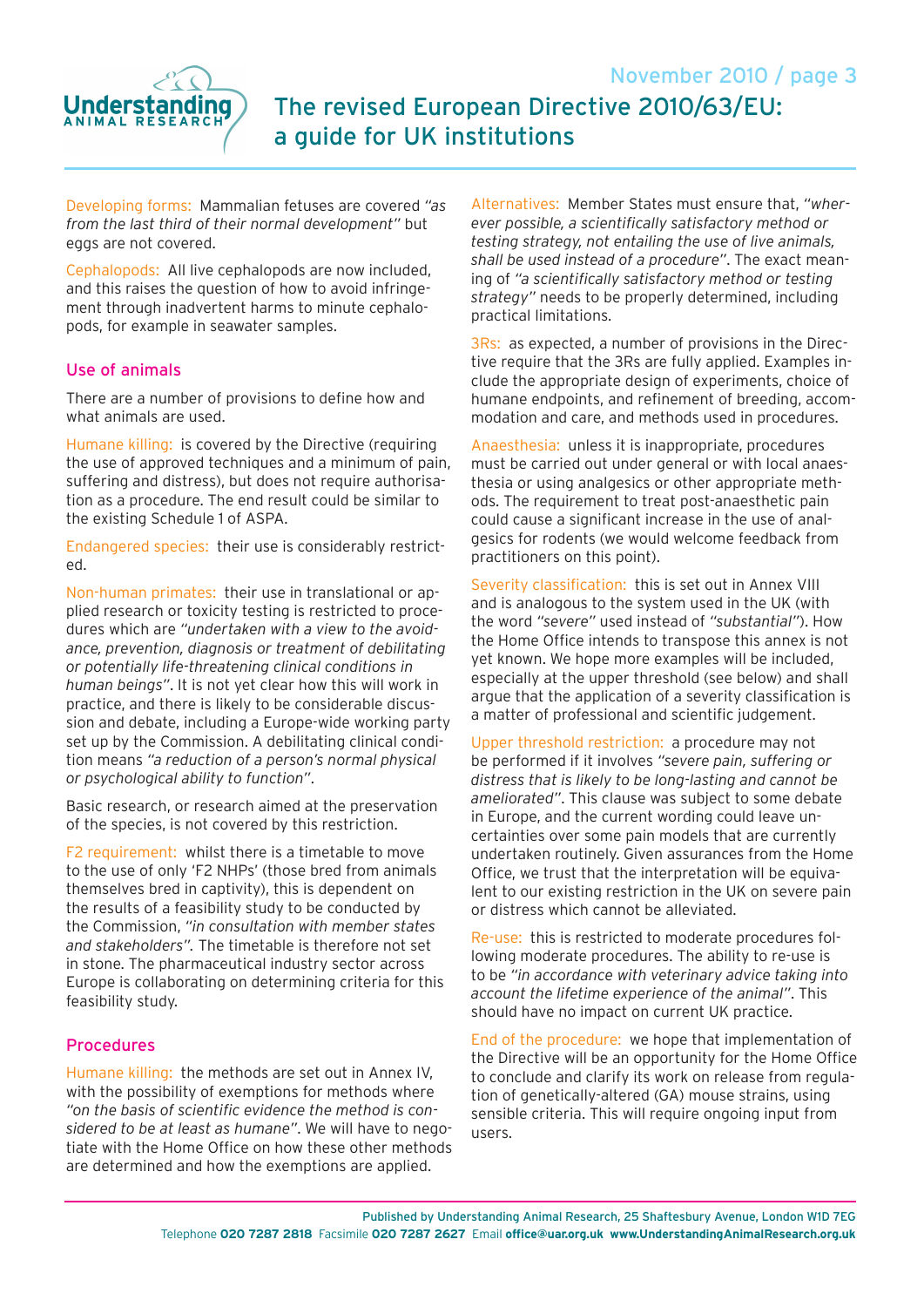

Setting free and re-homing animals: these provisions are welcome, but we will have to work with the Home Office to avoid the multiple criteria becoming overly bureaucratic.

Work outside establishments: this will require an exemption, eg for veterinary or wildlife research. We shall argue for this to entail minimal bureaucracy.

### Breeders, suppliers and users

Authorisation of establishments: all establishments must be *"authorised by and registered with the competent authority"*. We have no reason to believe that this will lead to any major change in the system of certificates.

Just as can happen now, the competent authority may take action or withdraw the authorisation if the establishment no longer meets requirements. We have been reassured by the HO that this should be subject to an appeal mechanism (that is not specified in the Directive but is assumed under other Community legislation). This is important since there is concern that the relevant article appears to link authorisation of an establishment with compliance of every individual within it.

The Home Office has already improved the Certificate of Designation under the better regulation initiative. However, sensible suggestions for further improvements, either in principle or practice, are welcome.

Requirements for installations and equipment: this may be an opportunity to clarify the use/requirement of current equipment for humidity control. Importantly, relative humidity levels are not specified, but instead there is the sensible generic requirement that it be *"adapted to the species and age groups housed"*.

Care and accommodation: the standards previously in ETS 123 have been made mandatory under Annex III, with variable lead-in times on cage sizes etc. We assume that this annex will be translated directly into the new UK legislation, but we are not yet sure. This is likely to have significant impact on the costs of rodent breeding and bird housing. [Council of Europe ETS 123 is a set of guidelines accepted in 2005 by an EU-wide group of experts as appropriate non-compulsory guidance. It covers all areas of animal rearing and handling].

There are exemptions to the requirement to conform to Annex III *"for scientific, animal welfare or animal health reasons"*. It remains to be determined how such exemptions will be determined and applied. However, we have no reason to anticipate anything unduly restrictive.

For example, we would expect that farm animals (for scientific procedures) could be kept in a farm environment or commercial conditions as necessary, in much the same way as happens currently.

#### Personnel

Sufficient staff: Member States must ensure that each breeder, supplier and user has *"sufficient staff on site".* The Home Office recognises that this does not mean a requirement for professional staff to be actually on site 24 hours a day.

Authorisation: there is no mandatory authorisation of persons carrying out or supervising procedures (apparently to reduce the administrative burden and cater for different types of operations). Instead, the requirements are for the competence of staff.

However, there is still a requirement for Member States to ensure, *"through authorisation or by other means"*, that these competence requirements are fulfilled. We expect the Home Office as the competent authority to maintain at least a register of competent individuals. This would allow the sanction of removal from the register for a person found to be of inadequate competence (this is the model used by the General Medical Council to allow doctors to practise). The question of whether a formal personal licence needs to be issued, and if so what details it should include, is open for debate.

Responsibilities: the Directive does not introduce the ASPA concept of 'named persons'. Rather, it requires that each establishment *"has one or several persons on site who shall …* [undertake various responsibilities] *…"*.

Whilst some of these responsibilities are equivalent to those of the 'named persons' in UK establishments under ASPA, there is scope to introduce greater flexibility in local arrangements.

The requirement for a person to "be responsible for overseeing the welfare and care of the animals in the establishment" is close to creating an equivalent of the UK certificate holder.

Training: training remains essential, and will be more in the hands of establishments. The Directive stipulates that *"staff shall be adequately educated and trained before they perform any of the following functions:*

- *a. carrying out procedures on animals;*
- *b. the design of procedures and projects;*
- *c. taking care of animals;*
- *d. killing animals."*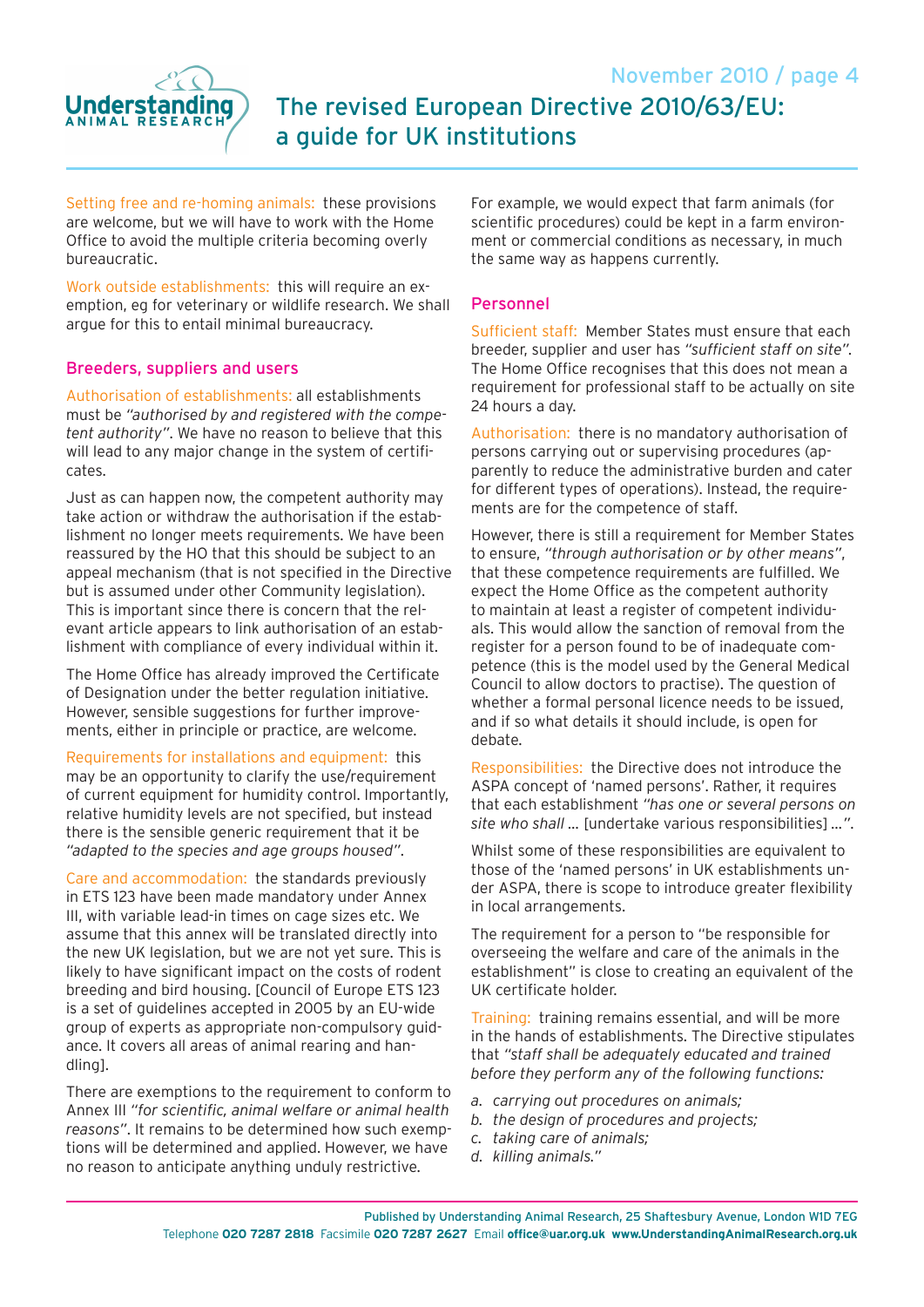

One of the responsibilities referred to above (under *"Responsibilities"*) is for a person to *"ensure that the staff are adequately educated, competent and continuously trained and that they are supervised until they have demonstrated requisite competence"*.

In effect, institutions may need to have their own mechanisms to monitor training and link this to competence, if they do not already.

The Directive failed to ensure consistency of training across the EU. So unless the Home Office and its equivalents across the EU voluntarily agree common standards, we will not get over the current restrictions on mobility of research personnel between EU countries. We are encouraging the HO to permit greater mobility for staff.

### Animal welfare bodies (AWB)

Note that in the context of the Directive this refers to internal bodies within establishments, and not to external animal welfare groups such as the RSPCA. The AWB would in effect replace the current ERP system.

Make-up: The animal welfare body must include *"at least the person or persons responsible for the welfare and care of the animals and, in the case of a user, a scientific member. The body shall also receive input from the designated veterinarian…"*.

Tasks: The animal-welfare body must, as a minimum, carry out the following tasks:

a. advise the staff dealing with animals on matters related to the welfare of animals, in relation to their acquisition, accommodation, care and use;

b. advise the staff on the application of the requirement of replacement, reduction and refinement, and keep it informed of technical and scientific developments concerning the application of that requirement;

c. establish and review internal operational processes as regards monitoring, reporting and follow-up in relation to the welfare of animals housed or used in the establishment;

d. follow the development and outcome of projects, taking into account the effect on the animals used, and identify and advise as regards elements that further contribute to replacement, reduction and refinement;

e. advise on rehoming schemes, including the appropriate socialisation of the animals to be rehomed.

Perhaps the most obvious difference here is the omis-

sion of an equivalent of the existing function 2 of ERPs, namely examining proposed applications for new project licences and amendments to existing licences before submission to the Home Office. Consistent with this, note that the word *"ethics"* does not occur in relation to AWB functions; rather the emphasis is on welfare. [To avoid duplication of the work of the Home Office Inspector, ERPs should already be focusing on a local perspective]. We anticipate there will be nothing to stop institutions applying any good practice they have learnt from their current ethical review process.

### National committee

Each Member State must have a National Committee for the protection of animals used for scientific purposes. A number of different organisations could take on parts of this role, including the national Animal Procedures Committee (APC), but it is far from clear.

The National Committee should *"advise the competent authorities and animal welfare bodies in matters dealing with the acquisition, breeding, accommodation, care and use of animals in procedures and ensure sharing of best practices"*. It must also *"exchange information on the operation of animal welfare bodies and project evaluation and share best practices within the Community".*

#### Inspections

The member state must carry out *"regular"* inspections of people and establishments. However, there appears to be a conflict between this requirement, and the minimum requirement to carry them out on (only) *"at least one third of users"*.

In any case, the frequency of inspection must be adapted *"on the basis of a risk analysis for each establishment"*. Various factors are specified, including types and numbers of animals, types and numbers of projects, and previous compliance.

The focus of inspections intended in the Directive is compliance. A considerable number of current UK inspections are valued for the advisory role they play. Some aspect of this will need to be maintained.

### **Projects**

The requirement for projects in the revised Directive is reasonably similar to the current UK system. In short, an application is made which then requires the *"competent authority"* (for us the Home Office, but not the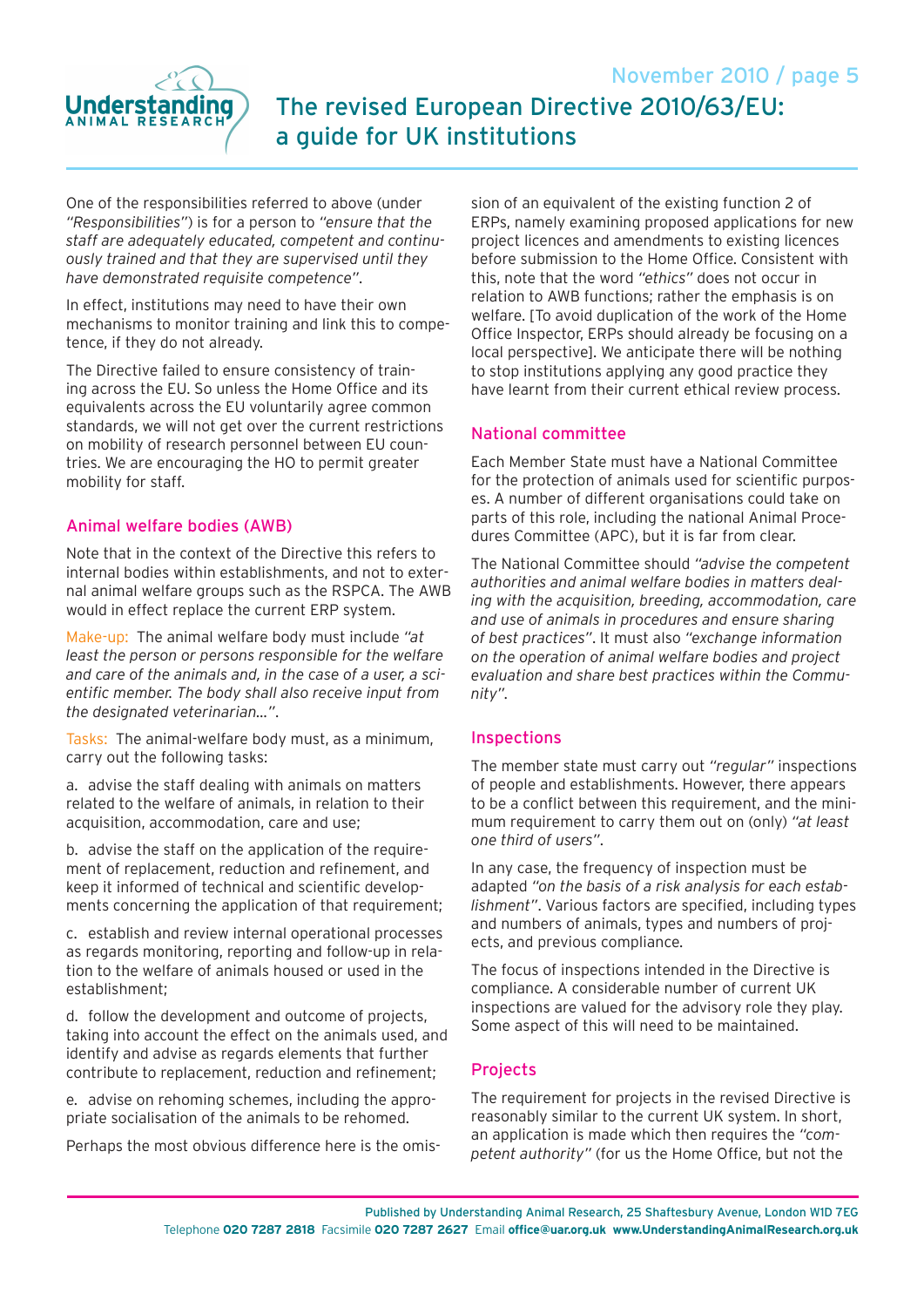



institution) to carry out a project evaluation (essentially the same thing as *"ethical review"*, incorporating a harm-benefit assessment) prior to authorisation.

Application: this must include at least:

- a. project proposal;
- b. non-technical project summary;

c. information on various elements set out in Annex VII (which largely relates to the 3Rs).

Project evaluation: this is the equivalent of the formal cost-benefit assessment, and is intended to ensure that the work is justified and that the 3Rs have been fully applied. Project evaluation is meant to be done with the *"degree of detail appropriate for the type of project"*. However, it needs to be determined how this will be incorporated into UK legislation or guidance, and what it will mean in practice. It is possible this could involve a more explicit risk-based assessment for project licences (with less detail for less sentient animals or minimal harms).

It is a requirement that the overall process for project evaluation is transparent in each member state, so the criteria will need to be set out.

In addition, it must be *"performed in an impartial manner"* and it *"may integrate the opinion of independent parties"*. Our understanding is that both of these functions could be performed by the Home Office Inspector. We do not consider that this constitutes a requirement for input from lay persons, nor from animal protection groups but is there no reason for these to be excluded.

One significant difference is that the severity classification for the project goes with the most severe individual procedure, not (as now) with the average severity across all procedures. It remains to be seen how this will be implemented and what implications it will have.

Simplified administrative procedure: Member States may decide to introduce a simplified administrative procedure for projects containing procedures classified as non-recovery, mild or moderate and not using nonhuman primates, that are *"necessary to satisfy regulatory requirements, or that are using animals for production or diagnostic purposes with established methods".* A project evaluation and authorisation is still required, and there appears to be minimal benefit to this.

Retrospective assessment: these are mandatory for *"All projects using non-human primates and projects*  *containing procedures classified as severe"*. The Directive stipulates that *"retrospective assessment shall be carried out by the competent authority".* However, we are proposing to the HO that much of the function could be delegated to the institution's *"animal welfare body"*, which will be in a better position to know the current standing of any research project within an establishment.

Authorisation decisions: the decision regarding authorisation is to be "taken and communicated to the applicant at the latest within 40 working days from the receipt of the complete and correct application. This time period shall include the project evaluation".

We understand this operates on a stop-the-clock basis. The time limit of 40 days is longer than most applications currently spend at the Home Office. However, there would be a benefit for a minority of projects which may have been subject to greater delays in the past (for example controversial applications on NHPs referred to the APC).

Non-technical project summaries: these will now be mandatory for authorised projects and are to be published by the competent authority. There are clear criteria for the content, including *"information on the objectives of the project, including the predicted harm and benefits and the number and types of animals to be used; [and] a demonstration of compliance with the requirement of replacement, reduction and refinement"*.

However, the non-technical project summary will be *"anonymous and shall not contain names and addresses of the user and its personnel".* The non-technical summary is to be updated with the results from any retrospective review.

### Freedom of Information

There are various safeguards throughout the Directive which protect confidentiality and commercially sensitive information in specific places. However, there is no all-embracing *"confidentiality clause"* such as that which we have in the UK ASPA (Section 24). The Directive specifies only that non-technical summaries shall be published, and nothing is said about the rest of the information in project applications.

We will be negotiating with the Home Office to determine what measures might continue to be necessary to protect confidential information.